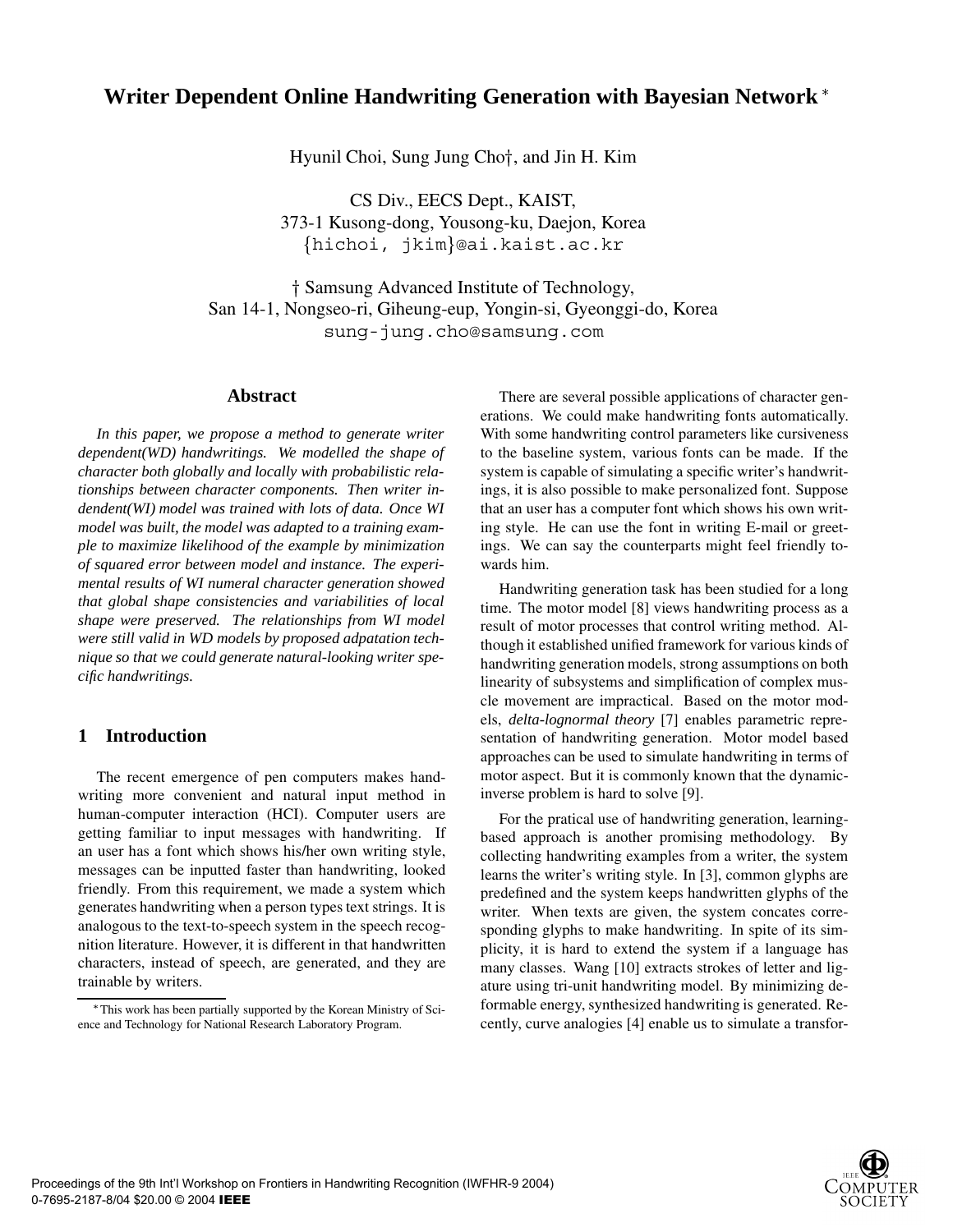mation from a source shape to corresponding target shape. The results showed fluent simulation result when it was applied to handwriting. But the method has high complexity so that the practical use is hard to be taken.

We extend previous work [2] to generate writer specific handwriting. We model shape of character both globally and locally with probabilistic relationships between character components. Global shape is modelled with several strokes, local shape is represented as points in a stroke. Once we have trained model for a letter, the most probable(MP) components produce a handwriting. We take the idea of writer adaptation in character recognition fields to generate the writer dependent(WD) handwritings. We built WI model first, then adapted the model to given example to maximize likelihood of the example. The proposed method has advantages in that, by modelling coarse-to-fine level of character shapes with probabilistic relationships, it is possible to maintain global shape consistency as well as variability of local shape. For the WD handwriting generation, the system requires only one training example per class to simulate specific writer's handwritings.

This paper is organized in four parts. The Bayesian network-based character modelling was explained in section 2. A handwriting generation algorihtm with WI models was introduced in section 3. The adaptation of WI model to the instance was described in section 4. Then we showed the generated handwritings using our system followed by the conclusions of this paper.

# **2 Writer Independent Handwriting Generation**

#### **2.1 Character Model**

A character can be decomposed into three different level components: letter, strokes and points. A letter is structurally composed of several strokes. A stroke is a straight or nearly straight trace that has distinct directions from connected traces in writing order, and is composed of points. A point, the primitive component, is represented by its  $(x, y)$ coordinate.

We proposed a Bayesian network framework for explicitly modelling components and their relationships of a letter [1]. A letter is modelljudgmented with hierarchical components: stroke models and point models. Each model is constructed with subcomponents and their relationships. A point model, the primitive one, is represented by a 2-D Gaussian for positions on X-Y plane. Relationships are modelled with position-dependencies between components.

A Bayesian network [5] is a probabilistic graph for representing random variables and their dependencies. The joint probability of random variables  $\{X_1, \ldots, X_N\}$  in a Bayesian network  $S$  is calculated by the multiplication of



**Figure 1. Recursive construction of a stroke model.**

local conditional probabilities of all nodes. Let a node  $X_i$ in S denote the random variable  $X_i$  and  $pa(i)$  denote the parent nodes of  $X_i$ , from which dependent arcs come to the node  $X_i$ . The joint probability of  $\{X_1, \ldots, X_N\}$  becomes  $P(X_1, ..., X_N) = \prod_{i=1}^n P(X_i|pa(i)).$ 

To model continous variables, conditional Gaussian distributions [6] were used. The mean of a random variable is assumed to be determined from the linearly weighted sum of parent variable values. When a multivariate random variable X depends on  $X_1, \ldots, X_N$ , the conditional probability distribution is given as follows:

$$
P(X = x | X_1 = x_1, \dots, X_n = x_N) = G(\boldsymbol{\mu}, \boldsymbol{\Sigma}) \qquad (1)
$$

where  $G, \mu, \Sigma$  are Gaussian, mean vector, and covariance matrix, respectively. The mean vector is determined from the parent variable values  $\boldsymbol{z} = [\boldsymbol{x}_1^T, \dots, \boldsymbol{x}_N^T, 1]$  with a linear regression matrix  $W$ , i.e.,  $\mu = Wz$ , where  $W$  is a  $d \times k$ matrix,  $d$  is the dimension of  $X$ , and  $k$  is the dimension of  $\boldsymbol{z}$  .

(a) tional Gaussian distribution (Eq. (1)) by setting  $q = (x, y)$ A point has the attribute of  $(x, y)$  position on the 2-D plane. So, a point model has 2-D Gaussian distribution for modelling 2-D point positions. It is represented by one node in Bayesian networks. When a point  $q = (x, y)$  depends on other points  $q_1 = (x_1, y_1), \dots, q_n = (x_N, y_N)$ , its matching probability  $P(q|q_1,\ldots,q_N)$  is given from the condiand  $\boldsymbol{z} = [\boldsymbol{q}_1^T, \dots, \boldsymbol{q}_N^T, 1].$ 

A stroke is composed of points. Therefore, a stroke model is composed of point models with their relationships, called within-stroke relationships (WSRs). A stroke model is constructed by recursively adding the mid point models and specifying WSRs. At the mid point, the lengths of the left and the right partial strokes are equal. The WSR is defined as the dependency of a mid point from two end points of a stroke. Fig. (1) shows an example of the recursive construction of a stroke model. In Fig. 1 (a), an example of stroke instances was given. At the first recursion  $(d = 1)$ ,  $IP_1$  is added for modelling  $ip_1$  with the WSR from  $EP_0$ and  $EP_1$  (Fig. (1) (b)). At  $d = 2$ ,  $IP_2$  and  $IP_3$  are added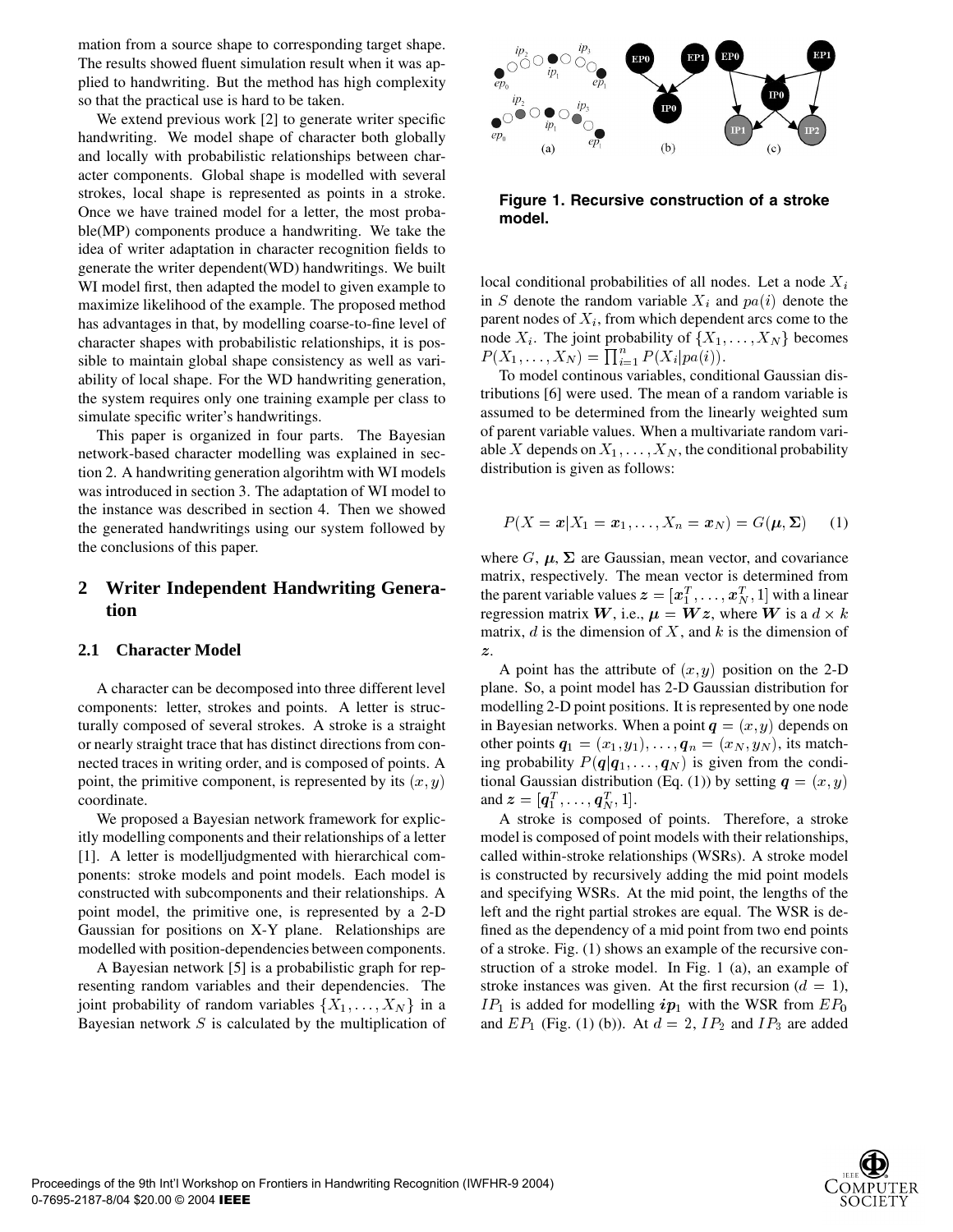

**Figure 2. Bayesian network representation of a letter model.**

for the left and the right partial strokes (Fig. (1) (c)). This recursion stops when the covariances of newly added point models become smaller than some threshold.

A letter consisted of strokes which have relationships. Therefore, a letter model consists of stroke models with inter-stroke relationships (ISRs). ISRs are represented with dependencies of stroke-end-points(EPs). Ideally, a stroke gets influence from all the points of other strokes. However, representing all the relationships is too complex and redundant. So, we encapsulate them as relationships of EPs. A letter model is constructed by concatenating stroke models according to their writing order and specifying ISRs.

Figure 2 shows the Bayesian network based letter model with N strokes and the stroke recursion depth  $D = 2$ .  $EP_i$ are stroke-end-point models and  $IP_{i,j}$  are point-models within the  $i$ -th stroke. The right end point of the previous stroke is shared with the left one of the following stroke. ISRs are represented by the arcs between  $EP_i$ , and WSRs are represented by incoming arcs to  $IP_{i,j}$ .

### **2.2 Handwriting Generation Algorithm**

Since the Bayesian network is a generative model, we can choose the MP characters from the Bayesian network based letter models. The character can be interpreted as the most representative character pattern that each model has. If a model successfully learns the concept of characters from training data, then it can generate natural shapes and vice versa.

A WI character is generated from the proposed character model by generating points according to their dependency order. The points without any dependency are generated at first. Then, points that depend on previously generated points are sequentially generated up to predefined recursion level  $D$ . Since each point model has covariance matrix, we can randomly add some noise. Note that in case of adding noises, dependencies are still valid so that generated handwriting would have natural looking. Alg. (1) shows proposed method to produce MP points from a model.

| <b>Algorithm 1 Hierarchical Handwriting Generation Algo-</b>                            |
|-----------------------------------------------------------------------------------------|
| rithm                                                                                   |
| {Global Shape Generation}                                                               |
| for $i=0$ to N do                                                                       |
| Generate $ep_i^* = \arg \max_{ep_i} P(EP_i pa(i))$                                      |
| Add random noise $ep_i^* \leftarrow ep_i^* + \mathcal{N}(0, \Sigma_{EP_i})$             |
| end for                                                                                 |
| {Local Shape Generation}                                                                |
| for $i = 0$ to N do                                                                     |
| for $d=1$ to D do                                                                       |
| <b>for</b> $i = 2^{d-1}$ to $2^d - 1$ <b>do</b>                                         |
| Generate $ip_{i,j}^* = \arg \max_{ip_{i,j}} P(IP_{i,j} pa(i,j))$                        |
| Add random noise $ip_{i,j}^* \leftarrow ip_{i,j}^* + \mathcal{N}(0, \Sigma_{IP_{i,j}})$ |
| end for                                                                                 |
| end for                                                                                 |
| end for                                                                                 |

# **3 Writer Dependent Handwriting Generation : Writer Adaptation**

#### **3.1 Character Model Adaptation**

In this section, we describe a method to adapt individual handwriting style to our WI model. The reason why we utilize WI model in WD handwriting generation is because the WI model parameters were estimated from lots of examples. It means they have been keeping reliable relationships between components so that generated handwriting seems to be natural. Another reason is that simulation of writing variation is possible while keeping consistency of shape by utilizing probability distribution.

When a training example is given, we first match the instance with the model to find out strokes [1]. This step mainly investigates global shape(EPs) in terms of geometric relationships of strokes. Once the MP strokes are found, local shape(IPs) within a stroke is matched in each stroke. Having both global and local shape, we adapt the parameters of global shape to the instance and those of local shapes successively. After adaptation is hierarchically performed, we can generate the MP character to the instance with relationships in WI model.

The adaptation is performed on model parameters  $\theta$  that are linear regressive Gaussian(Eq. (1)). It has two parameters:  $\theta = {\mu, \Sigma}$ , where  $\mu = Wz$  is mean vector,  $\Sigma$ is covariance matrix. The mean vector is more important in the generation because it determines the position of corresponding point. The MP points of a distribution, therefore, would be the mean vector itself in the notion of maximum likelihood parameter estimation. So we try to adapt WI mean vectors to the given points of the instance and use the covariance matrix of WI model.

Before we explain the detail of proposed method, let us

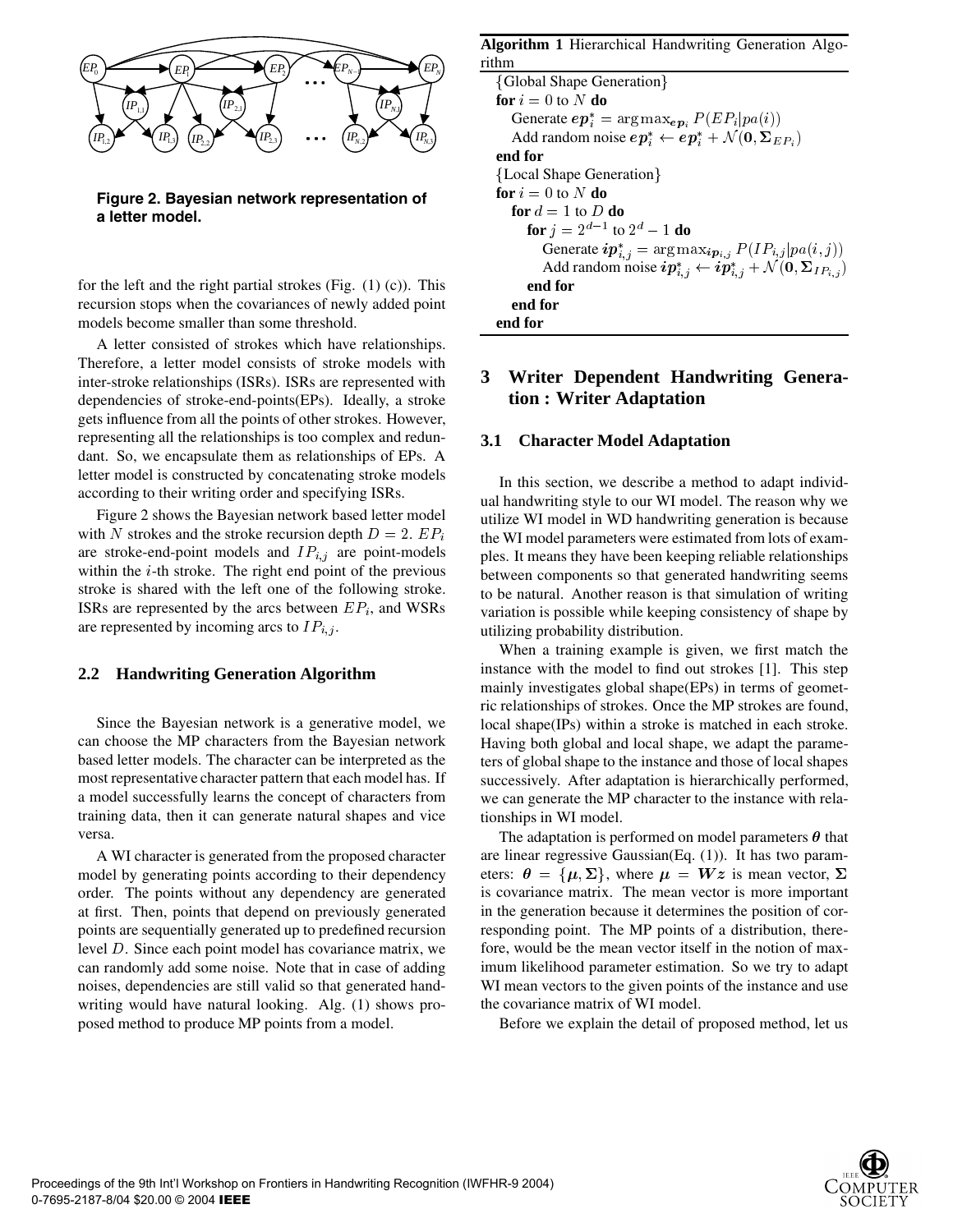define some notations.  $O$  is an instance which has a set of points  $O = \{ep_i, ip_{i,j} | 1 \leq i \leq n, 1 \leq j \leq 2^d - 1\}$ . Let  $L$  (Gk parents of point  $o_k \in O$  be  $z_k = [p a_1(k)^T, \ldots, p a_L(k)^T]$ , where  $pa_l(k)$  is *l*-th parent of point k. Then our adaptation problem is formalized as follows; given  $O$ , find  $W_k$  which minimizes  $o_k = W_k z_k, \forall o_k \in O$ .

Note that  $W_k$  in WI model doesn't guarantee equality of that equation. Assuming there are some error portions in the regression matrix of WI in predicting  $o_k$ , we introduce error matrix  $E_k$  into the regression matrix in the form of  $(W_k + E_k)z_k^1$ . Then we find  $\hat{E}$  which satisfies  $(W +$  for  $\boldsymbol{E})\boldsymbol{z}-\boldsymbol{o}=\boldsymbol{0}.$ 

The linear system can be solved by traditional gradient search method. We define squared error function as follows.

$$
J(E; o) = ((W + E)z - o)^{T}((W + E)z - o) \quad (2)
$$

and we find E in which  $\nabla J(E; \boldsymbol{o}) = 0$ . By solving simple calculus, we obtain  $E = oz^T(zz^T)^{-1} - W$ . To leave a room for balancing WI and WD, we introduce interpolation coefficient  $\lambda$ ,  $0 \leq \lambda \leq 1$  to the error matrix:  $\hat{\mu} = (\mathbf{W} + \lambda \mathbf{E})\mathbf{z}$ . As  $\lambda$  approaches to 1, a generated handwriting will have more similar shape to the instance. If  $\lambda \to 0$ , as opposite case, we neglect the effect of adaptation.

#### **3.2 Writer Adaptation Algorithm**

The proposed adaptation algorithm on a point model is hierarchically performed for all point models in a letter model. The EPs that correspond to global shape are adapted first, then IPs to local shapes are adapted until predefined recursion depth  $D'$  is reached. Alg. (2) describes the hierarchical adaptation of a letter.

WD handwriting generation algorithm is basically the same as Alg. (1) except that we use the adapted distribution of each point model. However, the recursion depth  $D'$ doesn't need to be the same as  $D$  of WI model.

#### **4 Extention to Hangul**

A Hangul syllable character consists of graphemes (a first consonant, a vowel and an optional last consonant) and ligatures between them. These components have geometrical relationships one another. Therefore, a Hangul syllable model is constructed with grapheme and ligature models which have relationships one another, called inter-grapheme relationships (IGRs).

The shape of Hangul syllable is catagorized as one of six types by 2 dimensional position of graphemes. IGRs are

#### **Algorithm 2** Hierarchical adaptation of a letter model

Global Shape Adaptation-Match given intance with corresponding model to get  $O$  $\mathbf{for} \ i = 0 \ \text{to} \ N \ \mathbf{do}$ Find  $\boldsymbol{E}_i$  which minimizes  $J(\boldsymbol{E}_i; \boldsymbol{e}\boldsymbol{p}_i)$ Adjust the mean  $\mu_i \leftarrow (\boldsymbol{W}_i + \lambda_i \boldsymbol{E}_i) \boldsymbol{z}_i$ **end for** Local Shape Adaptation- $\mathbf{for} \ i = 0 \ \text{to} \ N \ \mathbf{do}$  $\mathbf{for} \ d = 1 \ \mathbf{to} \ D' \ \mathbf{do}$ **for**  $j = 2^{d-1}$  to  $2^d - 1$  **do** Find  $E_{i,j}$  which minimizes  $J(E_{i,j}; ip_{i,j})$ Adjust the mean  $\mu_{i,j} \leftarrow (W_{i,j} + \lambda_{i,j} E_{i,j}) z_{i,j}$ **end for end for end for**

grouped into six types in Hangul syllable characters. They are modeled by the relationships between bounding boxes. Fig. (3) shows Bayesian network models for IGRs. Each bounding box depends on the type variable  $T$  and the previous graphemes. Because a vowel has one bounding box BJ for Type 1, 2, 4 and 5, and two  $(BJ_H$  and  $BJ_v$ ) for Type 3 and 6, it is represented by a rectangular notation as shown in (c). According to the type  $T$ ,  $BJ$  becomes one or two random variables.

The adatation algorithm for Hangul syllable is basically the same in the sense of minimization of error matrices to the given bounding boxes and graphemes using Eq (2). The bounding box models are adapted first, then the grapheme models are adapted. Once the WD model for a given syllable is built, bounding boxes, graphemes in each bounding box are successively generated in topological order.

## **5 Experimental Results**

#### **5.1 Writer Independent Handwriting Generation**

We performed WI handwriting genreation of numeral characters. The training set consisted of 4,046 numeral charaacters from KAIST DB. It has well written characters by high school students without any writing restriction. Fig. (4) shows the MP instances which were generated by proposed method. We can see that linear traces as well as curves seem to be natural. This implies the Bayesian network based modelling successfully learned not only common writing styles, but also dependencies between character components from lots of examples. For the generation of Hangul, readers can refer the paper [2].



<sup>&</sup>lt;sup>1</sup>We eleminate the point index  $k$  in successive equations for notational simplicity.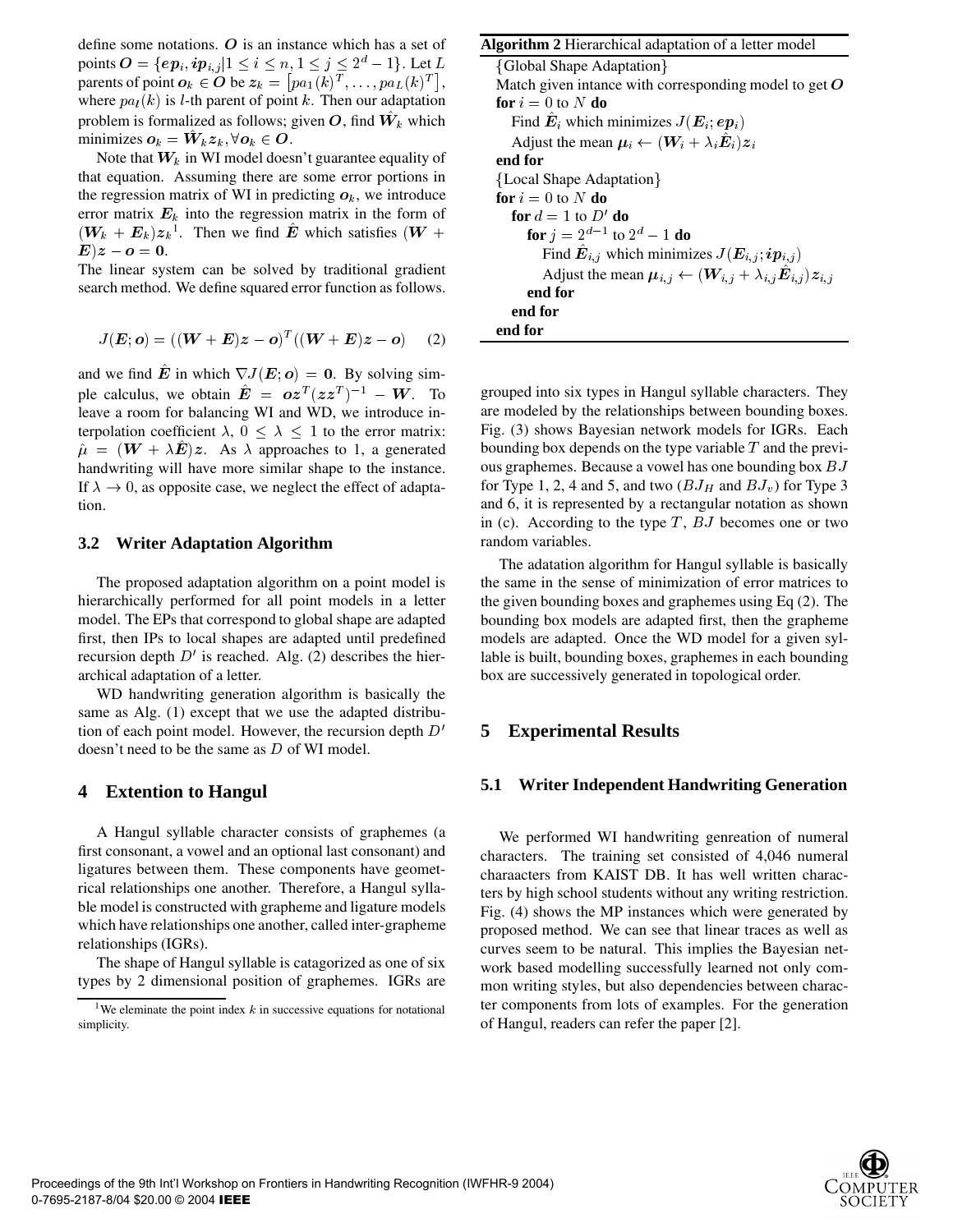

**Figure 3. Six types of grapheme relationship models. (a) Type 1, 2 (above figure) and Type 4,5 (below). (b) Type 3 (above) and Type 6 (below). (c) Unified notation of Type 1, 2, 3 (above) and Type 4, 5, 6 (below).**



**Figure 4. Generated numeral characters(KAISTDB).**

### **5.2 Writer Dependent Handwriting Generation**

The WI model from Sec. (5.1) was used for the baseline system of the proposed adaptation method. To see the effect of adaptation in terms of shape similarity, we introduced the sum of squared error(SSE) between points of given instance and MP points of WI/WD model(Fig. (5)). The error of WI model is a constant becase the parameters of the model are fixed. However WD model reduces the error significantly as  $\lambda$  approaches to 1. We were able to verify that other examples have the same tendency of the figure.

Since most writers produce slightly different handwritings of same class according to writing condition, we use the distributions of point models to simulate writing variation by Alg. (1) with WD models. As interpolation coefficient  $\lambda$  approaches to zero, the generated handwriting tends to be more similar to the training example. However, the proposed algorithm doesn't consider adaptation of ligature as shown in '1'. This can be easily done by copying the status of corresponding ligature in the training example to the



**Figure 5. Sum of squared error between instance and MP points of an adapted model. Solid line is SSE between instance and MP points of WD model, dashed line is SSE between instance and MP points of WI model.**